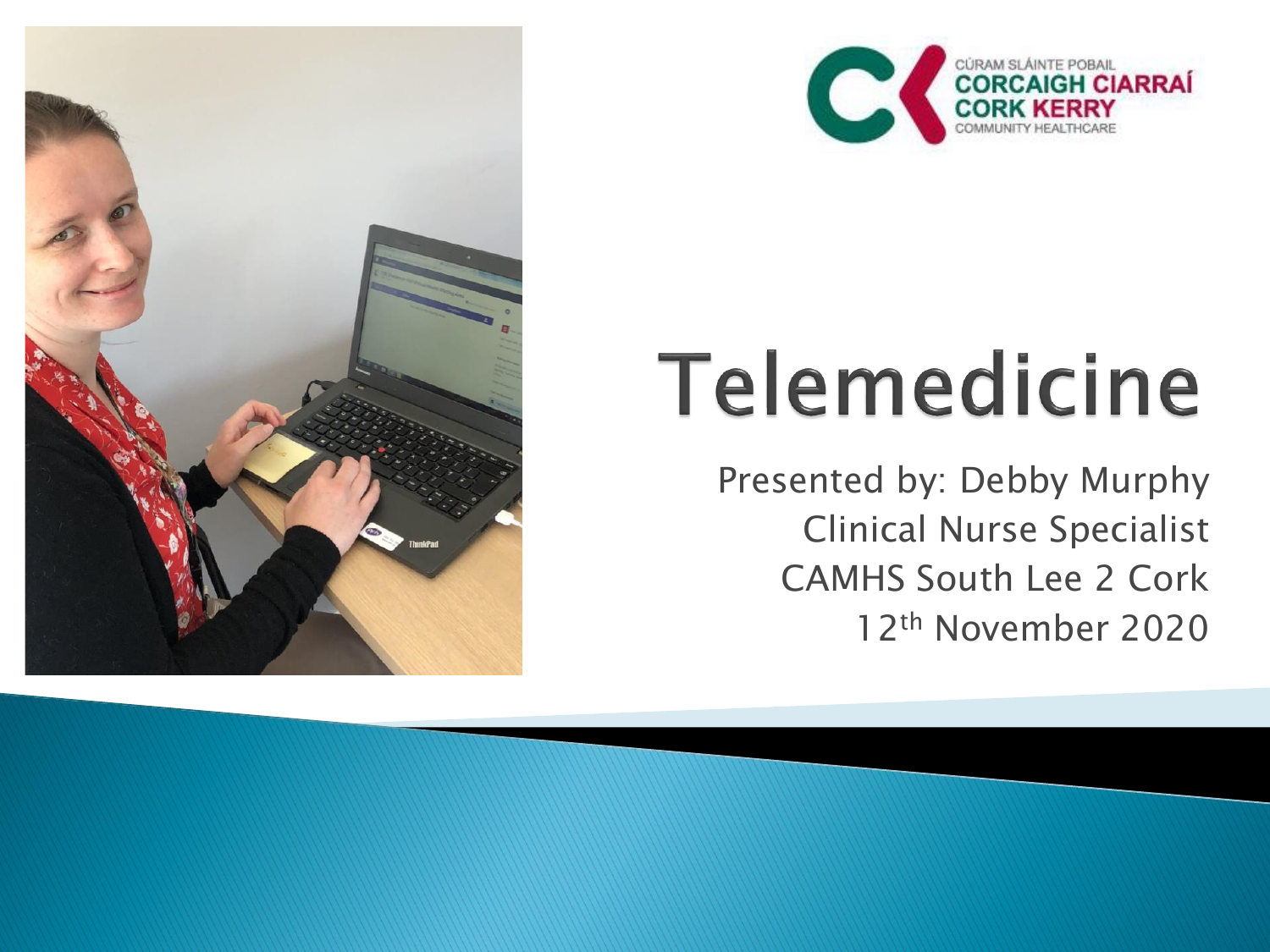#### Overview of team and telemedicine

- ▶ Population covered: 340,000
- ▶ Our clients have intellectual disability and comorbid mental health issues
- ▶ Including10 special schools in Cork, units and 3 special schools in Dungarvan, Cashel and Beaufort, Co. Kerry.

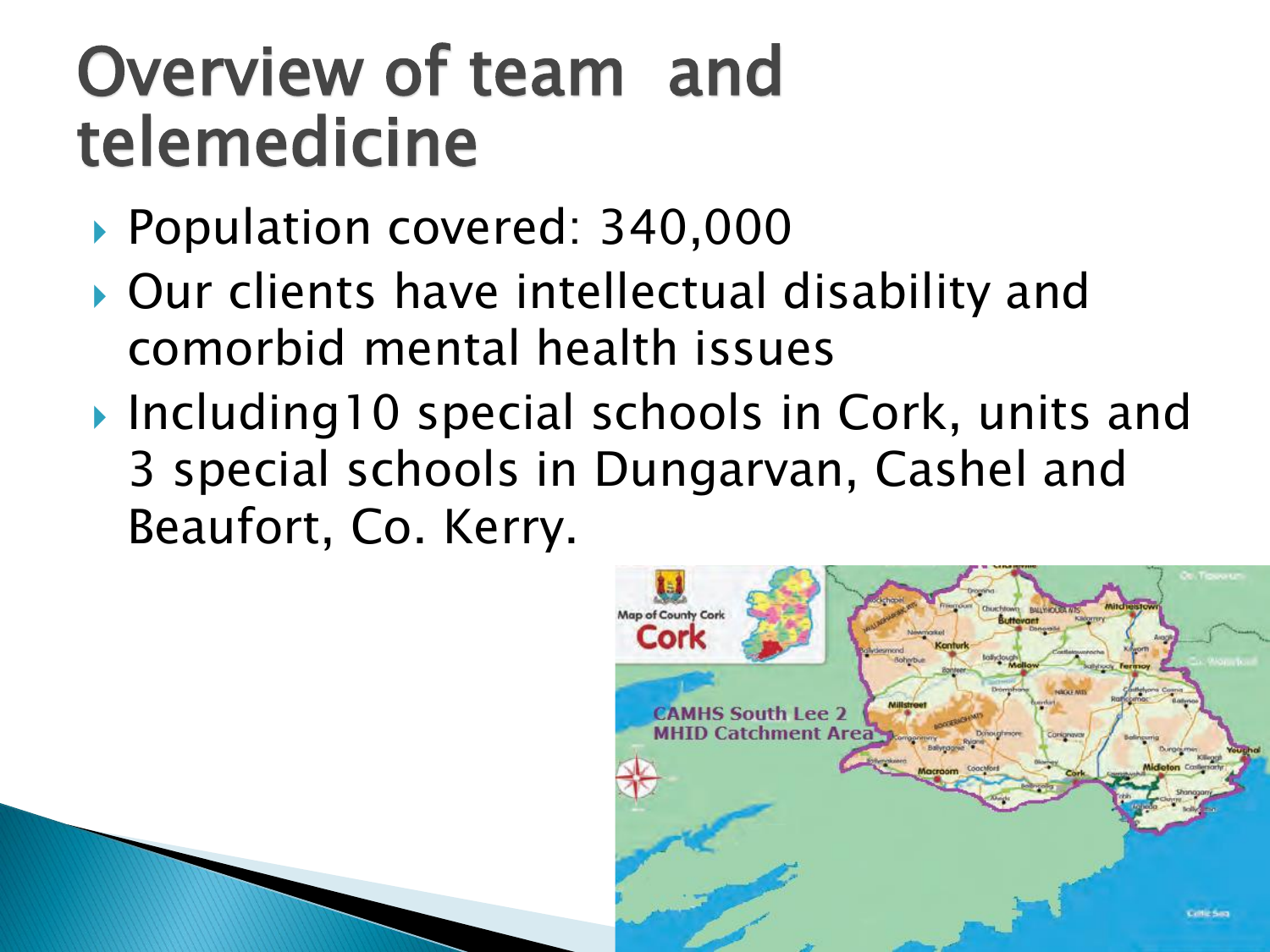### Telemedicine- CAMHS Journey

- ▶ 2016 Realised we needed to do things differently
- ▶ 2018- pilot project of telemedicine

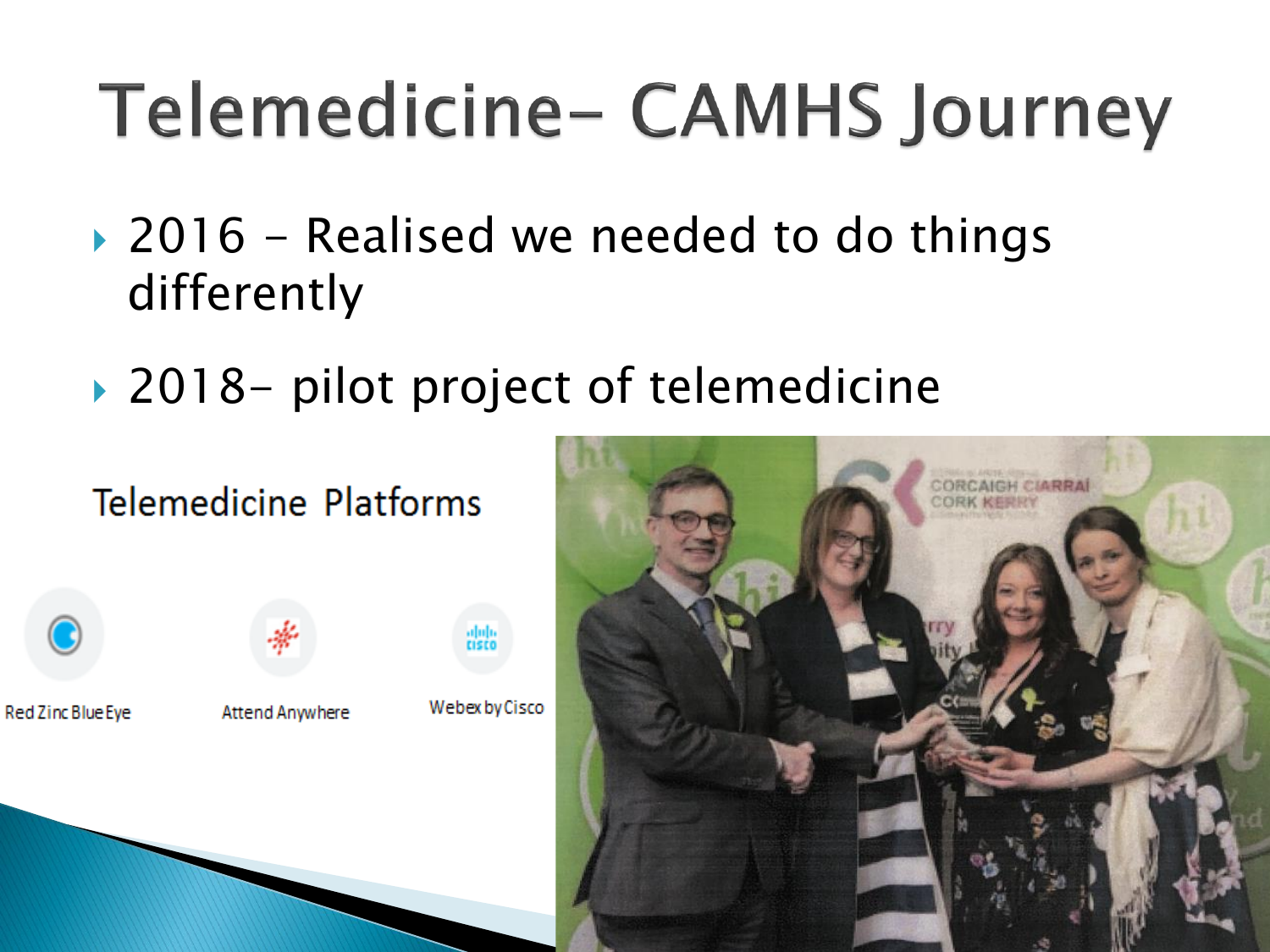### **Telemedicine - Current Uses**

- ➢ Initial assessments
- ➢ Medication reviews
- $\triangleright$  Therapy appointments
- ➢ Professional meetings
- ➢ School observations
- ➢ Parenting Groups
- ➢ Information sessions
- ➢ Parent Support Groups



➢ Team meetings for social distancing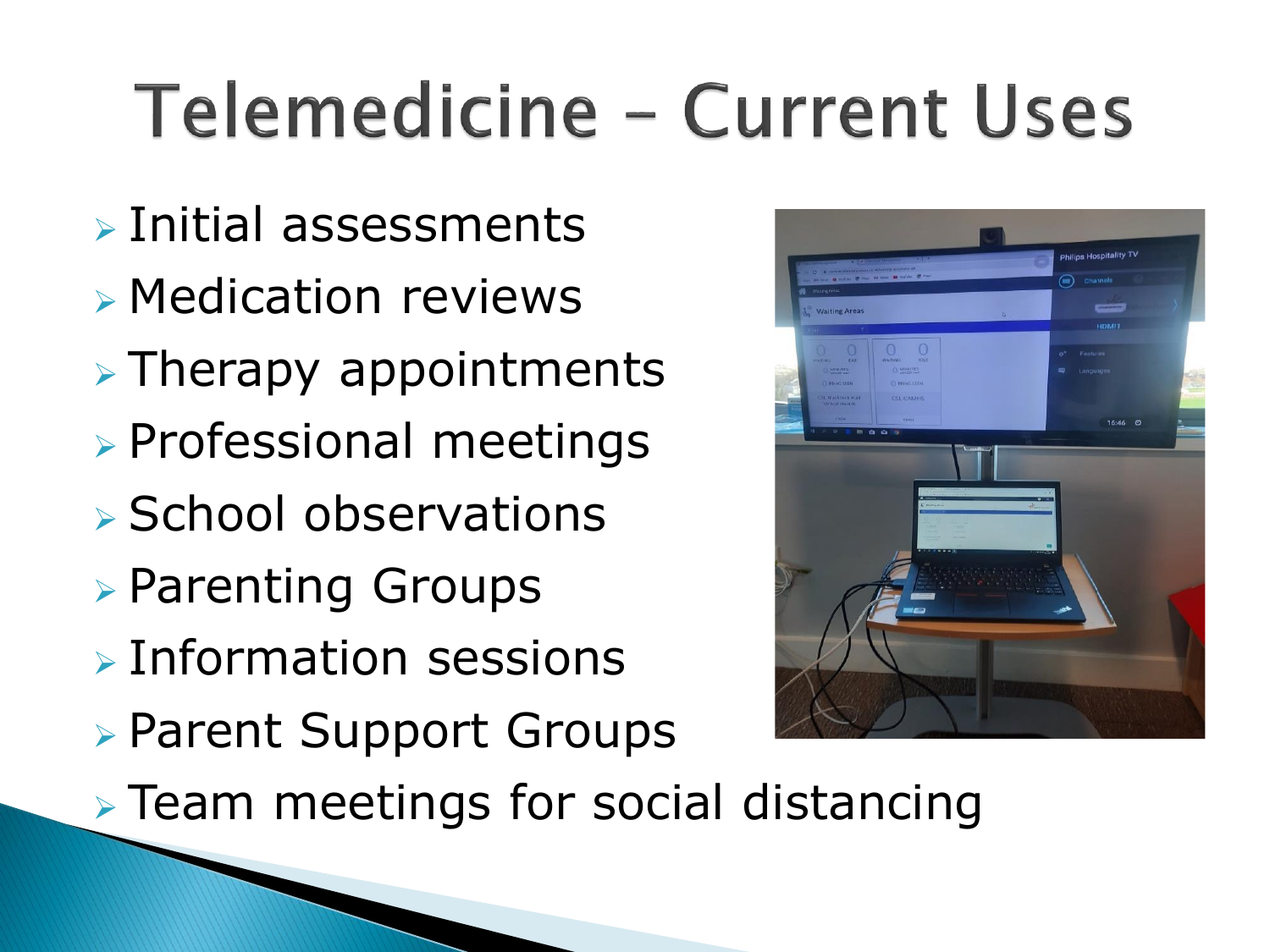#### Telemedicine - Benefits

- **Low cost**
- ▶ Less travel time
- **Less transport issues**
- ▶ Less time off work (parents)



- Less disruption to school & routine
- ▶ No travel costs incurred for staff
- Can observe children and families in their natural environment
- ▶ Option to turn camera off
- ▶ Easier to involve all stakeholders- mdt, etc Supports COVID-19 restrictions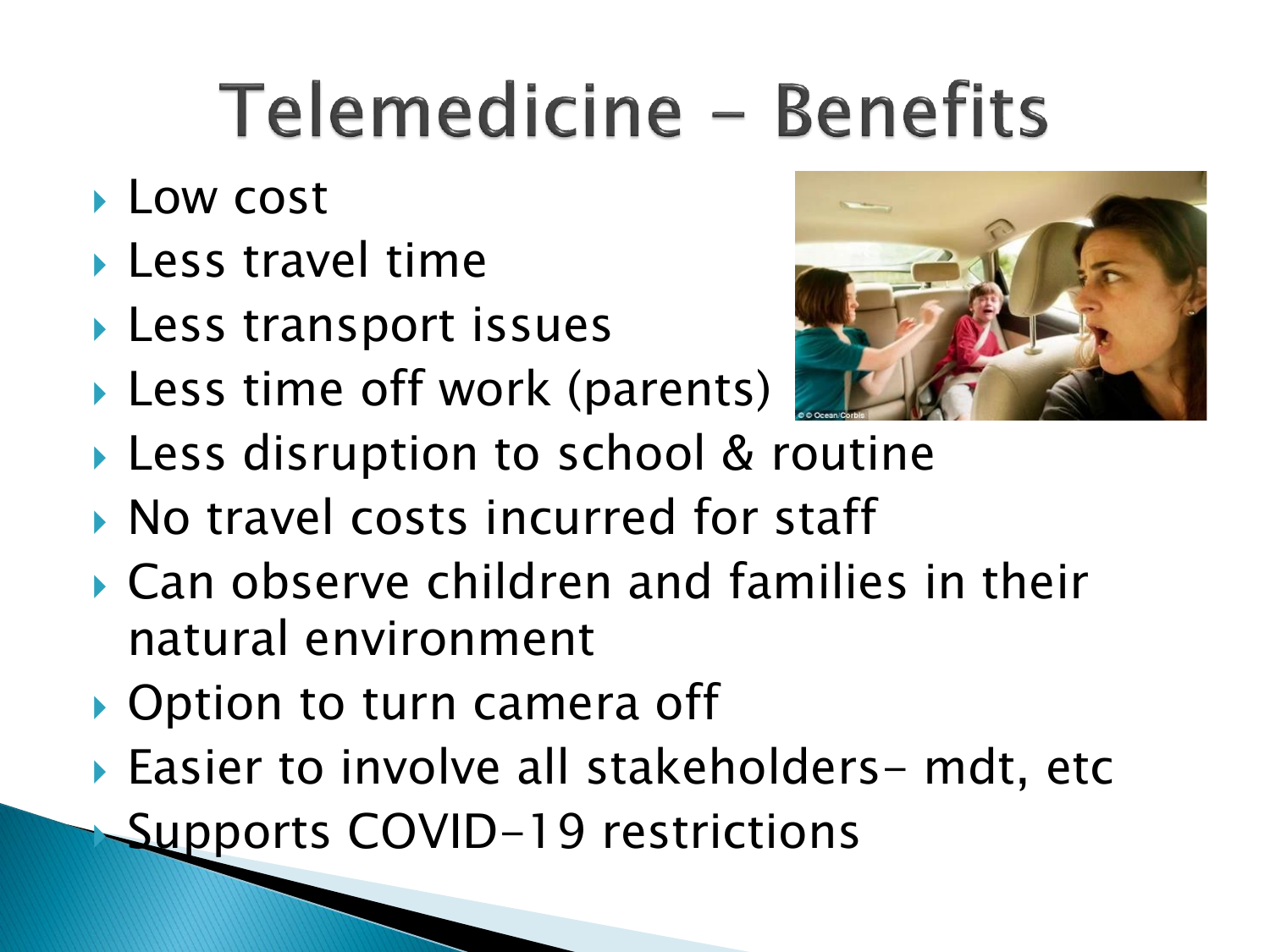### Telemedicine - Challenges

- ▶ Some broadband and tech issues
- Some families need extra support initially due to learning issues or worries about being able to use system
- Some staff and other professionals need help too!
- Some young people nervous about being on camera.
- ▶ Doesn't always replace need for face to face appointments.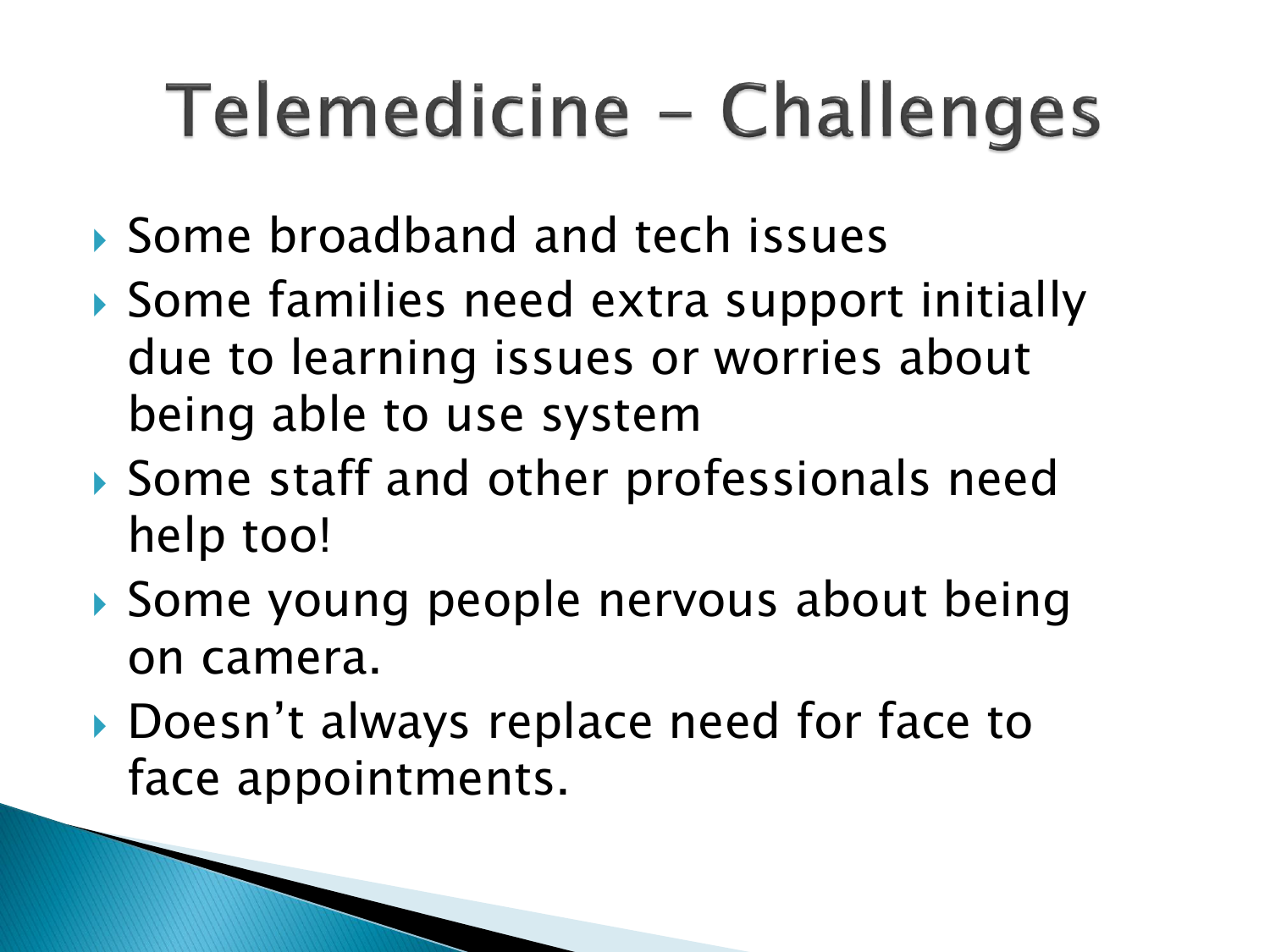#### Feedback from 25 parents -**Survey of Telemedicine during** COVID-19

- Parents rated overall experience: 80/100 (average)
- Sound Quality: 72/100 (average)
- Picture Quality: 84/100 (average)
- Average travel time saved: 64 minutes (to and from)
- No. happy to use telemedicine again: 100%
- Concerns about it's use:

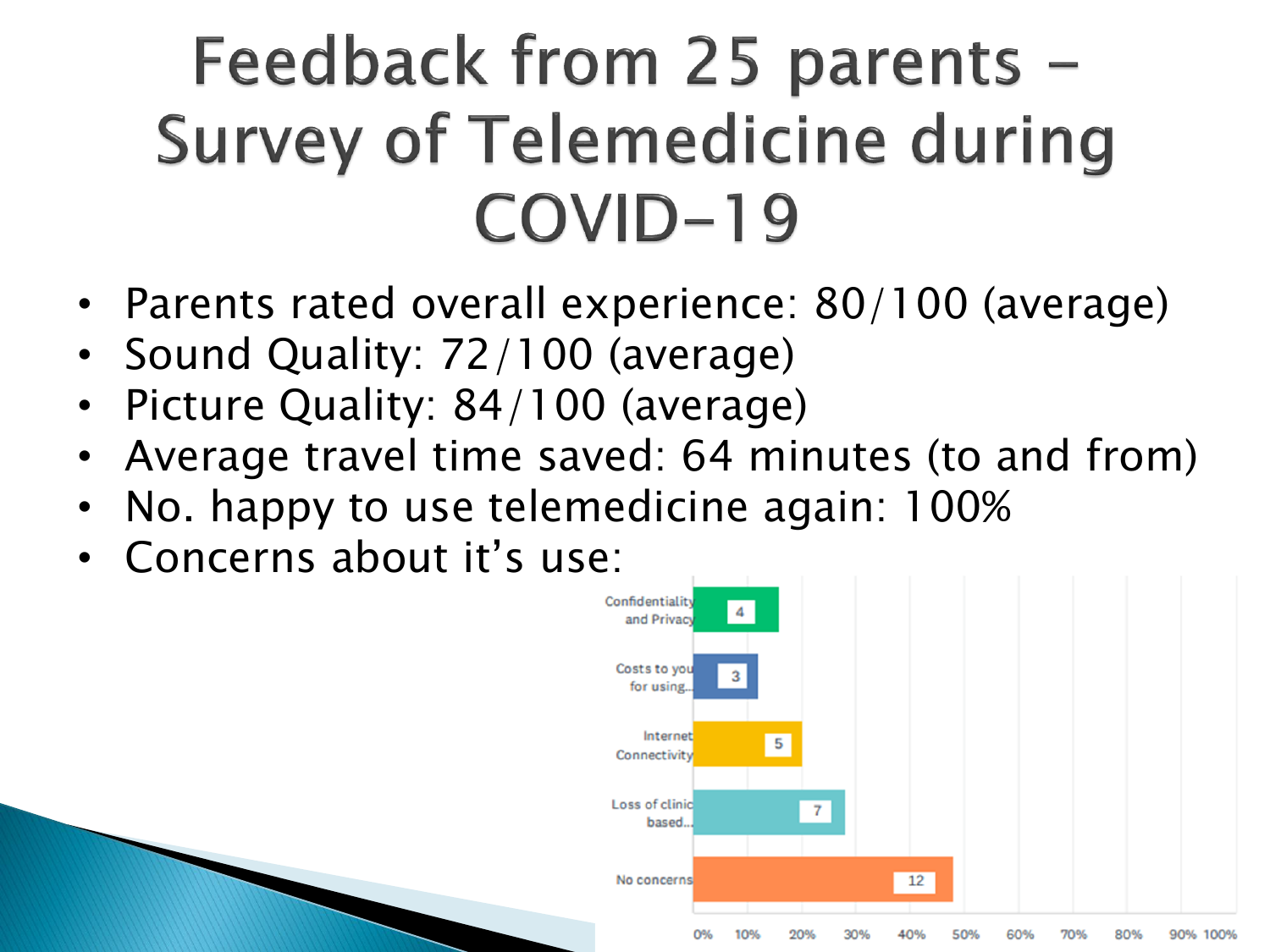#### Quotes from Parents

"It helped me get an immediate answer and appointment in my own home in difficult circumstances."

"It froze at one point which affected sound but that's kind of normal anyways. I think this is the way forwards so no doubt will get better in time."

"I've used it before and find it very easy way to get help quickly. When your in the throws of an outburst the last thing you want to do is drive somewhere so its really helpful to be able to talk to someone online."

"Really useful system although think I prefer face to face generally."

"Preferred it as didn't need to travel with my small man to clinic."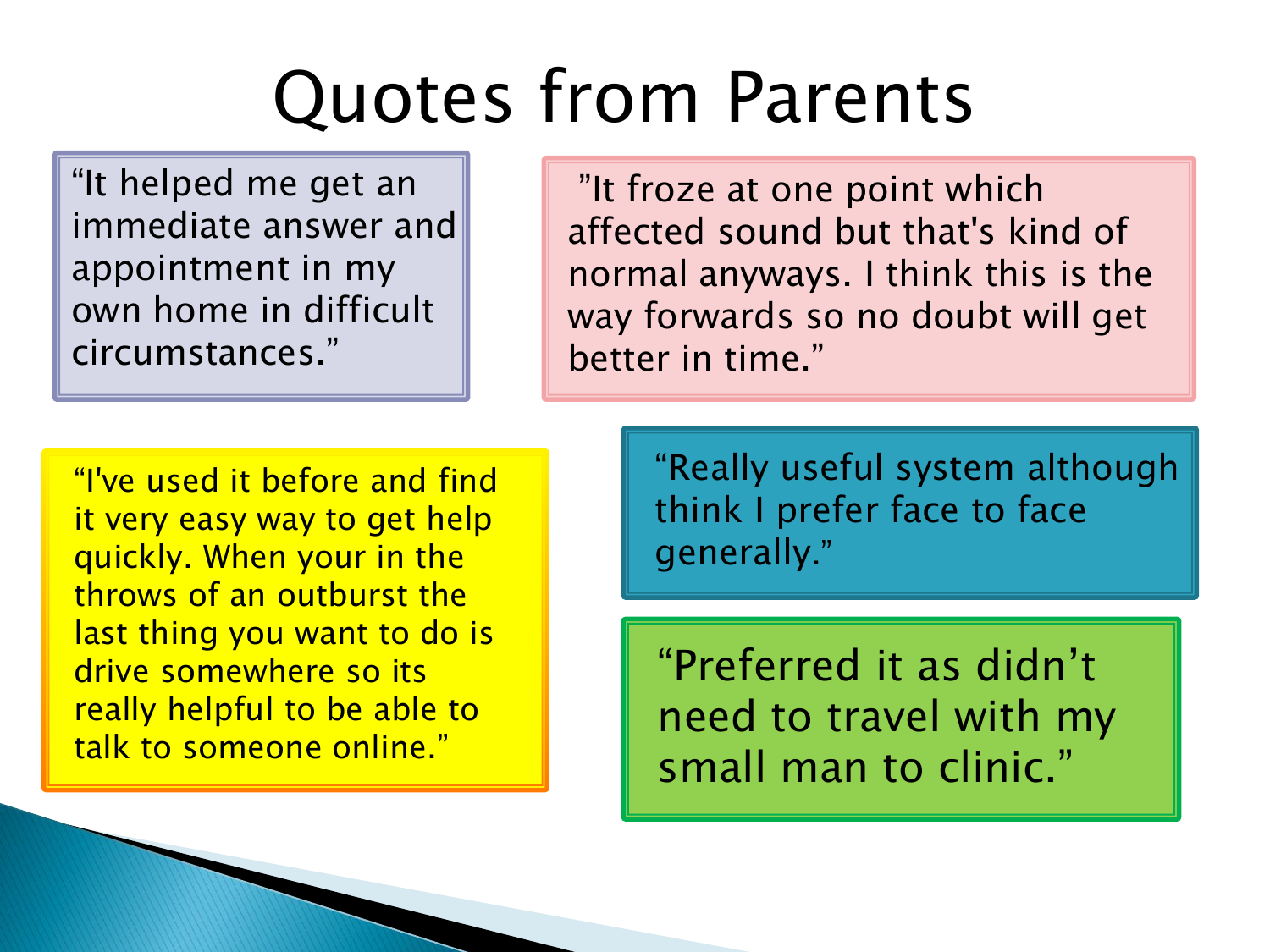#### **Future direction CAMHS**

- ▶ CAMHS are organising parents plus special needs parenting programme for January 2021
- ▶ Have more schools on board for observations.
- ▶ Have set information group sessions about ADHD through Telemedicine
- This will allow a wider amount of families to benefit from intervention based on the age group of the programme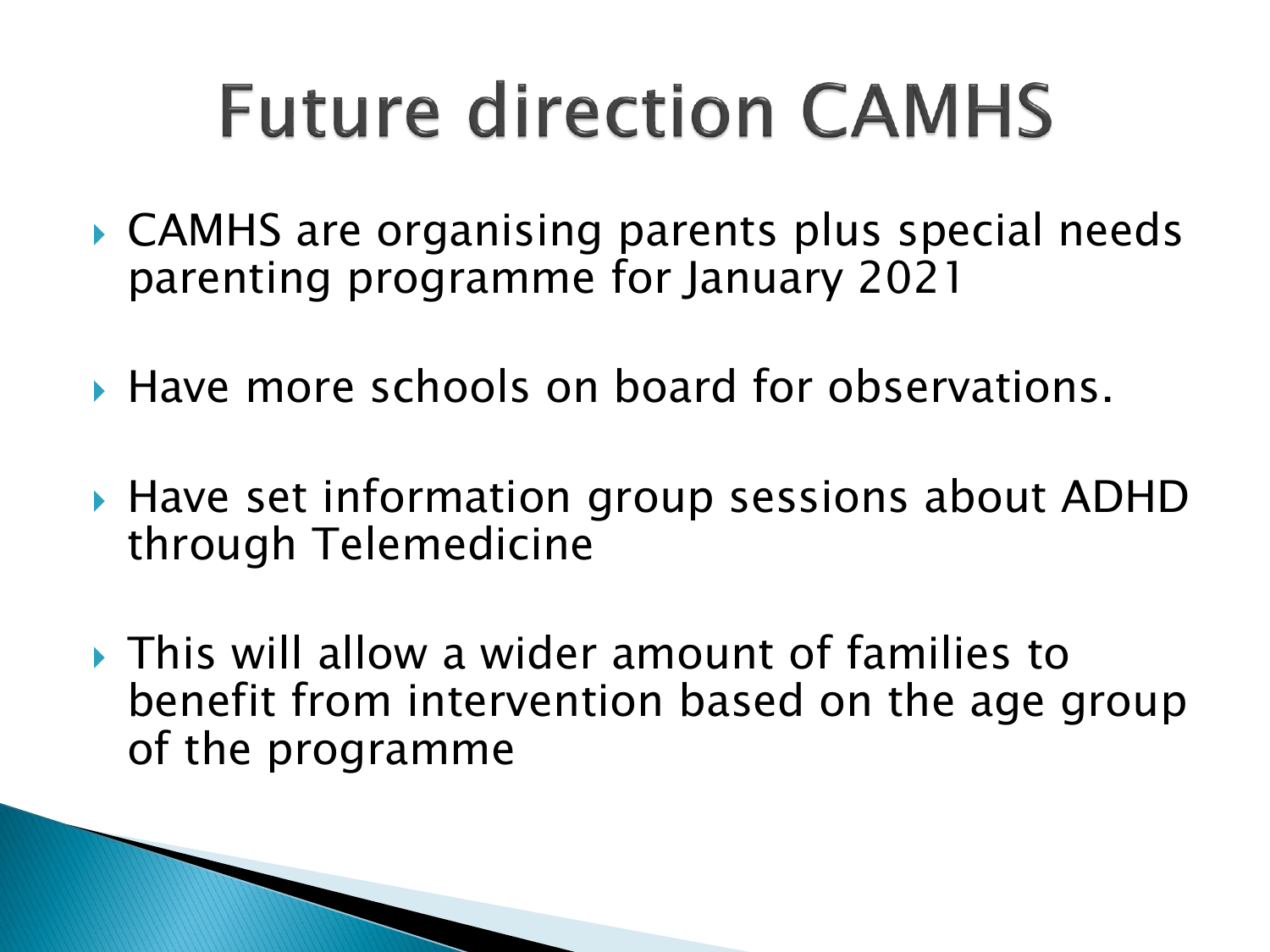## **Tips for Telemedicine**

- ▶ Check your background/lighting
- ▶ Try a few practice runs with other staff before using system with families
- ▶ Older siblings are great help to set it up for parents if needed
- Consider your platform